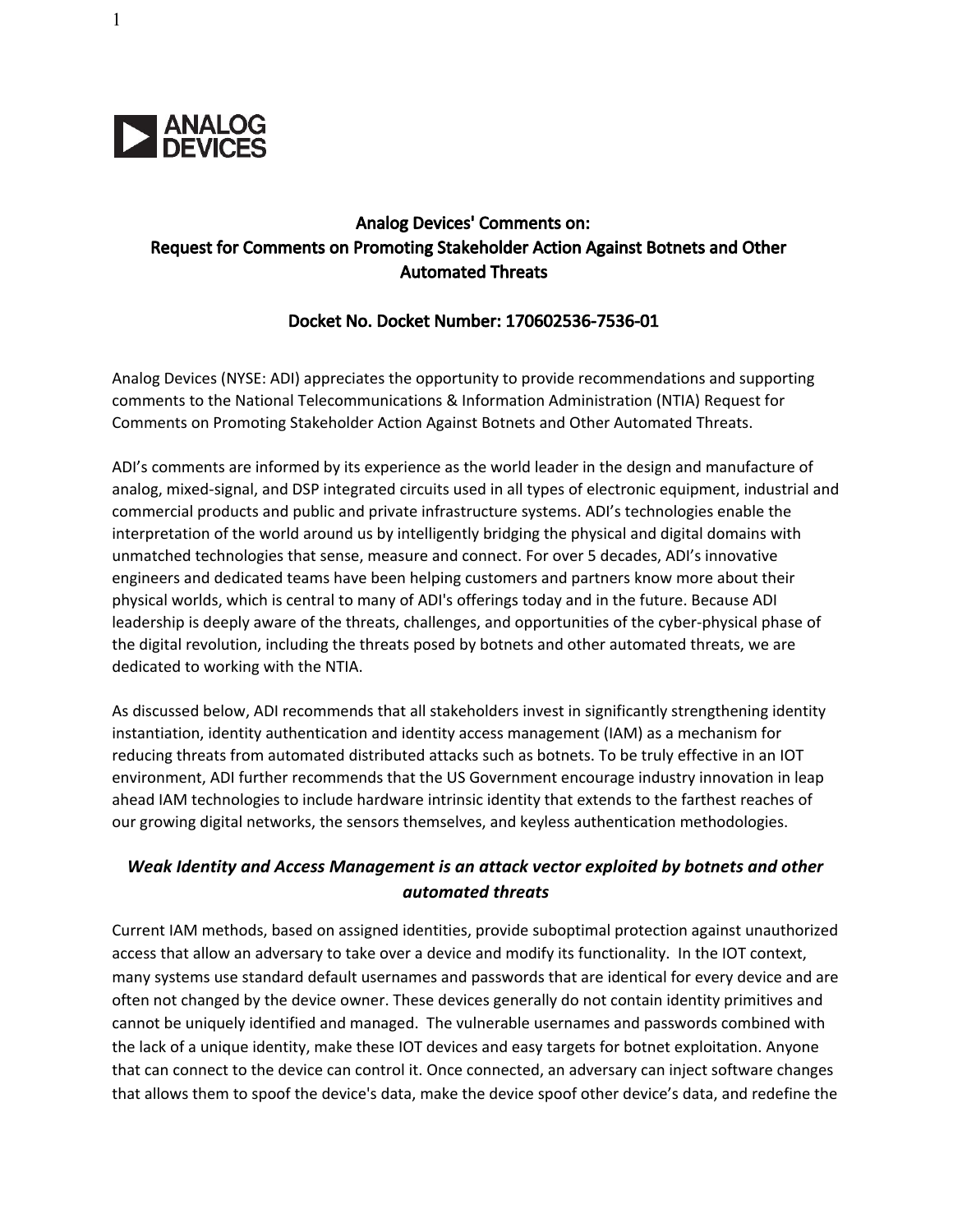device's functionality.

If both the device and the controlling server had a cryptographically strong identity and utilized mutual authentication, adversaries would be prevented from gaining access and control of such devices.

## Current IAM solutions are woefully inadequate to reduce threats from botnets and other automated threats, particularly in the emerging IOT environment

Utilizing traditional IT assigned identity methodologies in an IOT environment results in a sub-optimal security posture and will create an attack vector that is as easily compromised as it is today. According to 2017 Verizon Data Breach Report 81% of hacking-related breaches leveraged either stolen and/or weak passwords. The inefficiency of assigned identities also spreads to other authentication methods.

Current authentication techniques typically use one of three forms of identification to authenticate a user. The three types are:

- Something that is known by a user (e.g., password, pin, or personal data);
- Physical characteristic of the user (Biometrics, such as fingerprint or iris patterns); and
- Something the user physically has (e.g., a PKI identity token or digital certificate).

Attacks capable of exploiting each of these techniques exists; hackers are able to spoof the authentication system into thinking a valid user is present at the remote end instead of the hacker. Passwords are usually the easiest form of authentication to attack. Systems attempting to increase security will typically request larger and more complex passwords of its users. This makes it more difficult for a user to remember. To remember these complex passwords, users may write down their passwords, making it easy to extract their identity. Even systems with enhanced security have been exploited, particularly if they have little resiliency and store all sensitive data in a single location.

Biometric authentication is a powerful method for establishing user identity. Accordingly, biometrics are becoming more commonplace as sensors become less expensive and smaller, and have improved physical characteristics extraction algorithms. However, the increased use of biometric sensors and some key limitations have also increased the number and types of attacks on them. Most of the current biometric readers can be fooled with just a simple photocopy of a fingerprint, while others have been attacked using gummy bears and gelatin/latex copies of the finger. Since biometrics authentication is done by comparing biometric data against an 'enrolled' digital representation of biometric data, the stored data and even raw digital biometric data are sought after to use with various replay attacks. Eavesdropping adversaries may observe the output of biometric scanners to launch replay attacks, as the origin of biometric scan data is not guaranteed to originate from a valid sensor. Therefore, users are often hesitant to entrust entities with their biometric characteristics. If revealed, revocation is problematic due to the immutable nature of biometrics.

Identity tokens and digital certificates are typically used to authenticate an individual through possession of the token. Theft of the token transfers "identity" to whoever possess the token or

ANALOG DEVICES, INC. • 13008 TELECOM DRIVE • TAMPA, FL 33637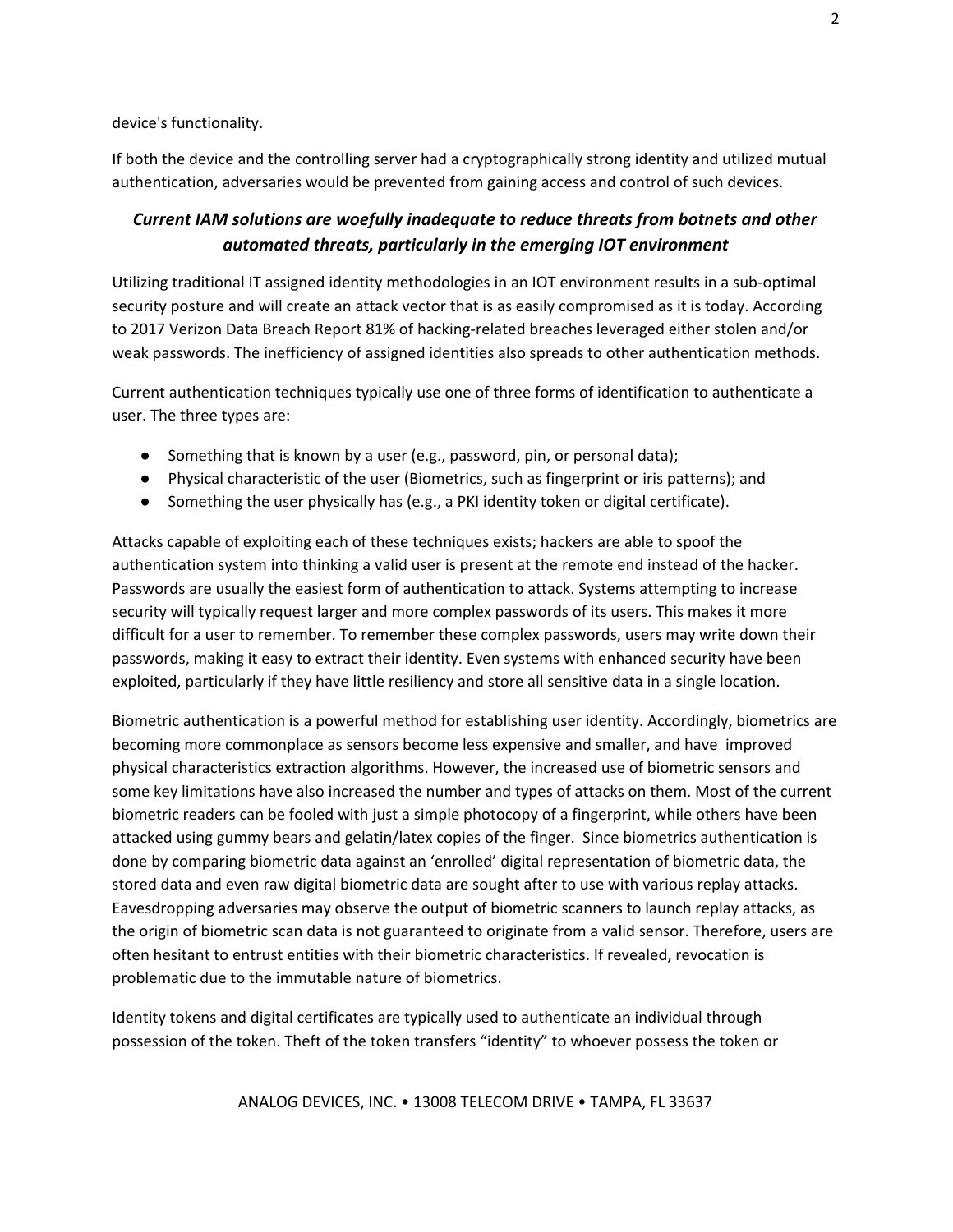#### certificate.

In addition, key management of existing IAM is complex, costly, and difficult to scale. If we continue to follow today's methods of assigning identity to the device, then every supplier that touches the device components must implement security controls and key management methods. In a typical device, life cycle security controls and key management processes must be implemented at the silicon manufacturer, board assembly manufacturer, device assembly and customer sites. This provides a large attack surface for the adversary and does not scale well into the high volume IoT market.

Accordingly, using traditional IT methodologies of assigned identity introduces significant management complexities, expense, and risk of compromise that is incongruent with IOT models. Assigned identity and its management to include secure storage, database management, and policy enforcement, presents a scalability issue across billions of devices communicating wirelessly with each other. The distributed, diverse, often wireless nature of IOT devices (i.e., without physical boundaries), and volume of connected devices, exacerbate existing vulnerabilities. Moreover, other basic security protections like secure boot and secure upgrade are currently non-existent or not fully implemented and are therefore unable to provide a solid security posture that will span the expected extended lifecycle of IoT devices.

In contrast, a device with identity and a hardware root of trust (and proper secure boot implementation) would provide a strong security posture, with device identity and integrity checks. Since the device can support a cryptographically strong authentication, the device owner or installer does not need an assigned identity such as a static user-name and password. The device itself can authenticate into the system. In addition, the data flowing from the device can include hardware level identity and integrity checks. This means that even if an adversary compromises the higher level software system, they will be unable to gain full control of the device. If the higher level software tries to modify the data, the identity and integrity checks on the modified data will fail, alerting the higher level IAM system that the device has been compromised. In addition, the hardware root of trust can include integrity checks on the software image, allowing it to detect and alert the IAM system of any unauthorized software modification.

# IAM solutions that leverage a hardware root of trust with minimal key management are required to eliminate risk from botnets and automated threats, particularly in an emerging IOT environment

Less complex, more robust security frameworks based on a hardware root of trust for IOT devices must be developed. A hardware root of trust creates its security posture by designing secure functions into the hardware elements themselves that is leveraged up the stack. While not a silver bullet, this change in paradigm will allow security to scale into the IoT market and complements advances in big data, analytics, and artificial intelligence. In addition, a hardware root of trust reduces the attack surface and complexities of assigning identity at all the different stages of the device lifecycle. The IoT devices can just leverage the silicon identity into their security posture and eliminate handling and assigning keys.

ANALOG DEVICES, INC. • 13008 TELECOM DRIVE • TAMPA, FL 33637